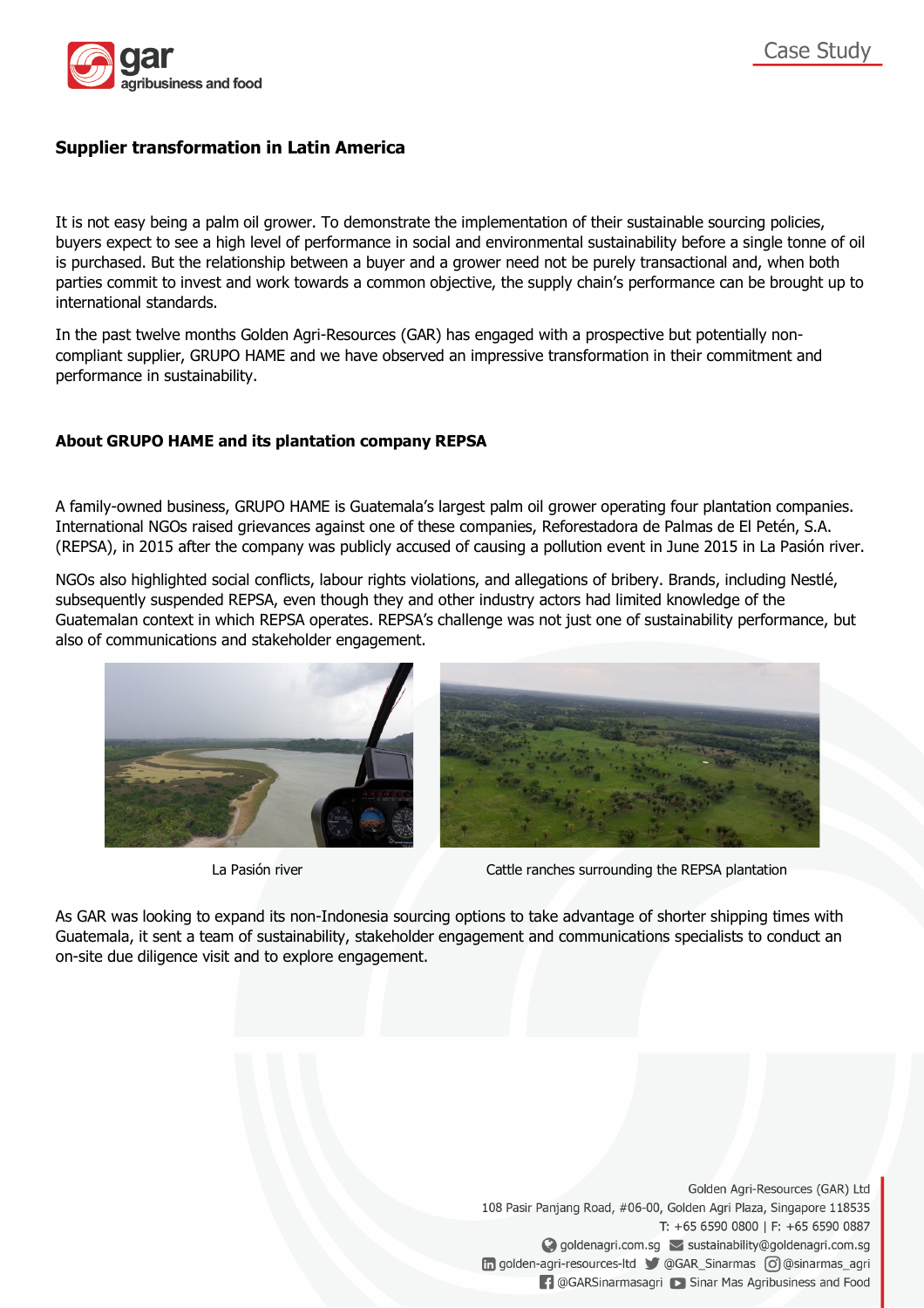

## **GAR's due diligence visit to REPSA in Guatemala**

The GAR team visited REPSA in June 2019 with an open mind. It was the team members' first visit to Guatemala and while they were unfamiliar with the unique social, environmental, economic and political conditions there, they had experience in solving sustainability challenges on the ground in Indonesia. They wanted to understand REPSA's challenges and to assist them on their sustainability journey. The team neither felt qualified nor had the intention to give REPSA a "pass-or-fail" grade.

Over a three-day period, the team conducted a due diligence visit in exactly the same way they would have done in Indonesia, where such visits have been carried out more than a hundred times at supplier plantations since 2016. They visited the plantations and mills, interviewed staff and nearby communities, and met privately with national and international NGOs.

By the end of the visit, the team had a good idea of REPSA's strengths and areas for improvement.

- **Sustainability** Good environmental conservation and practices
	- Impressive housing facilities for temporary workers
	- On track to achieve sustainability certification

### **Selected strengths Areas for improvement**

- Limited community development programmes, especially alternative livelihood projects for food security and additional income
- Gender-related issues





Discussion with one community in Sayaxché

Golden Agri-Resources (GAR) Ltd 108 Pasir Panjang Road, #06-00, Golden Agri Plaza, Singapore 118535 T: +65 6590 0800 | F: +65 6590 0887 ◆ goldenagri.com.sg > sustainability@goldenagri.com.sg in golden-agri-resources-ltd CGAR\_Sinarmas o @Sinarmas\_agri **1** @GARSinarmasagri **D** Sinar Mas Agribusiness and Food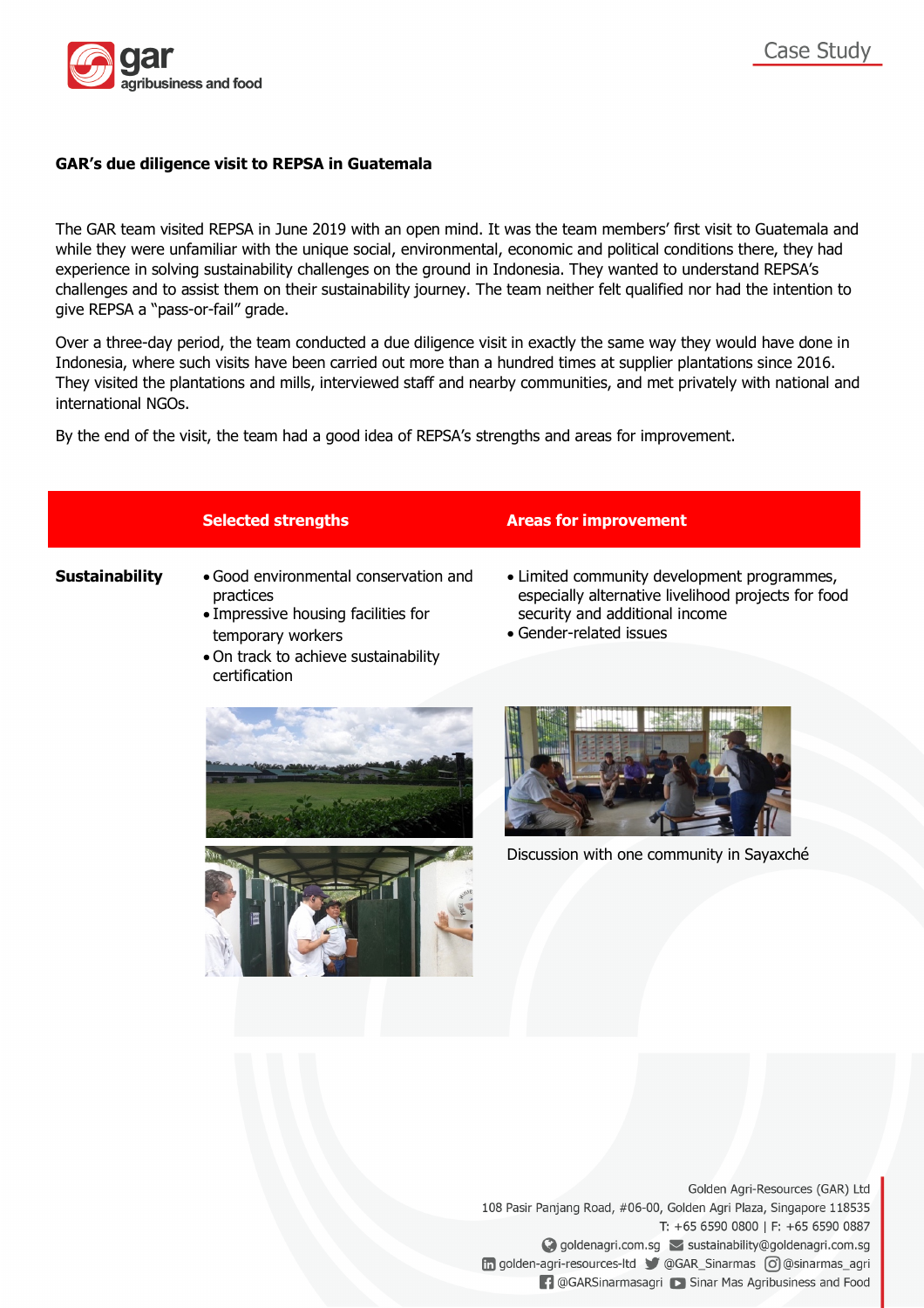

### **Selected strengths Areas for improvement**

**Sustainability**



Restoration of wildlife corridors

- **Communications** Collaborations with local and international NGOs, such as ICC and Solidaridad
	- Regular public reporting through public progress reports and SPOTT
- Compliance with international market expectations
- Addressing stakeholder grievances

To build on the strengths and to address the areas for improvement, GAR and REPSA agreed on a joint action plan. Simply put, REPSA would submit plans, reports and Standard Operating Procedures based on the recommendations made by the team following the visit and GAR would quality-control these submissions and provide guidance, as necessary.

# **REPSA's action plan towards compliance with international market expectations**

Over a period of ten months, GAR and REPSA exchanged documents and met regularly in person or by phone to monitor progress and to discuss outstanding actions. To set the stage for REPSA's integration in the GAR supply chain, the two companies also started to brief and consult with selected stakeholders on the engagement and the action plan.

> Golden Agri-Resources (GAR) Ltd 108 Pasir Panjang Road, #06-00, Golden Agri Plaza, Singapore 118535 T: +65 6590 0800 | F: +65 6590 0887 ◆ goldenagri.com.sg > sustainability@goldenagri.com.sg in golden-agri-resources-ltd CGAR\_Sinarmas o @Sinarmas\_agri **[4] @GARSinarmasagri** [> Sinar Mas Agribusiness and Food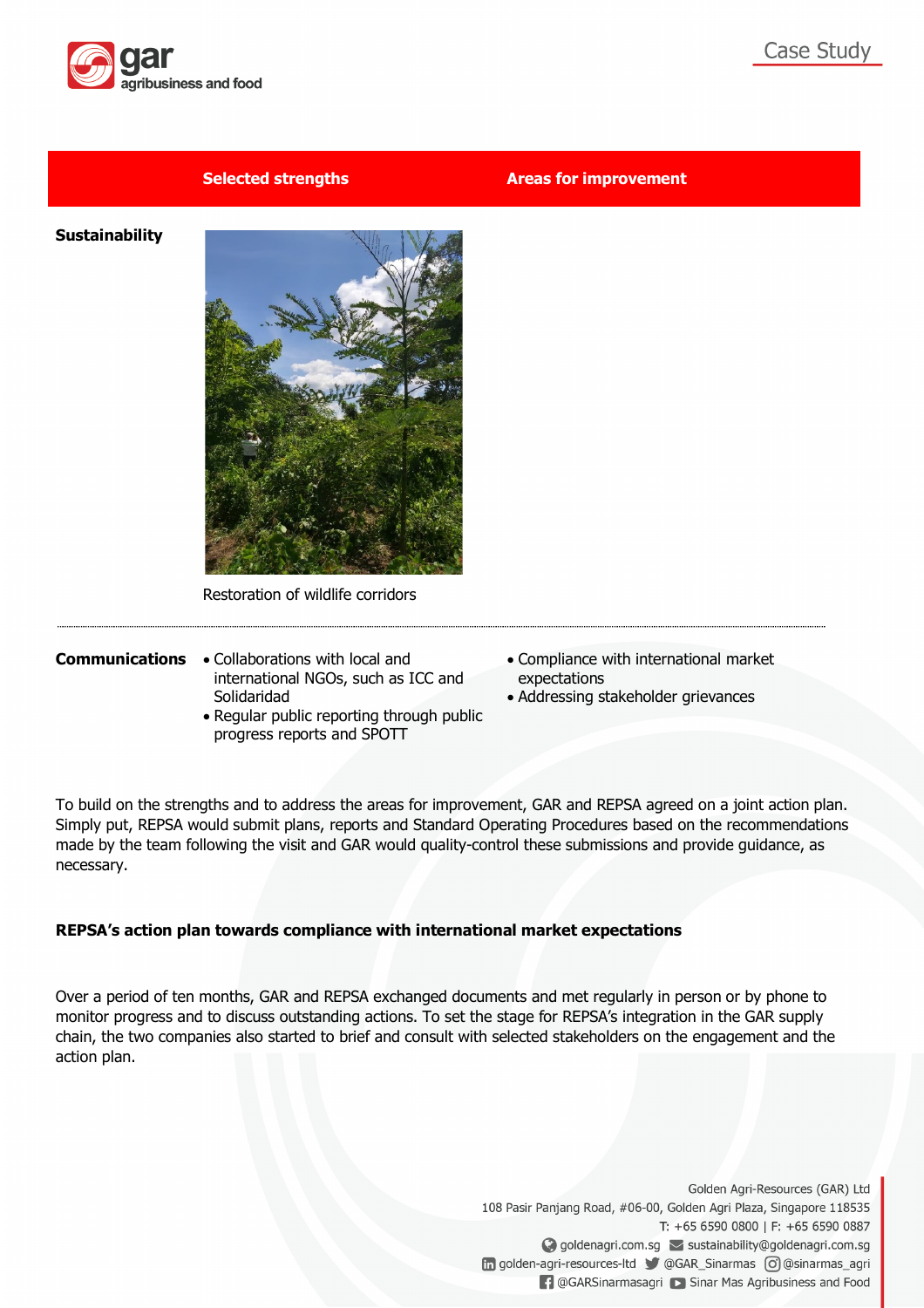

One of these was Nestlé. Benjamin Ware, Global Head of Sustainable Sourcing, explains why they see value in engagement, "At Nestlé, we believe in collaborating closely with our suppliers to make the necessary changes happen on the ground to address grievances, even when companies are suspended from our supply chain, and to deliver continuous improvement. This is why we supported GAR in its engagement with REPSA. We are happy to see the progress made so far, as well as the open and transparent collaboration between GAR, REPSA and Nestlé."

Fast forward to June 2020 and GAR has observed a transformation not just within REPSA but within the larger GRUPO HAME, towards meeting international market expectations. The table below highlights the decisions, investments and achievements the management has made to improve its performance in sustainability, communications and governance.

- **Sustainability** Boosted its investment and community relations strategy, for example, the Community Relations Unit; the agri-environmental rural school; and various social impact studies
	- Upgraded its Procedure for Local Recruitment
	- Certified by the International Sustainability and Carbon Certification (ISCC) system and verified by the Ministry of Labour

- **Communications** Initiated a multi-stakeholder initiative for the Comprehensive Management of the La Pasión river
	- Engaged with stakeholders on addressing social issue including ILO-member CEGESTI on human rights due diligence; and with Proforest on labour rights and grievance management (ULULA pilot project)
	- Re-engaged commercially by BUNGE and other international stakeholders
	- MOU with Solidaridad to design & establish a Biodiversity Monitoring System
	- Partnership with Acción Ciudadana / Transparency International



Identification of potential sites for biological monitoring in La Pasión River

- Governance More senior leadership was hired and sustainability responsibilities were integrated at all levels of management to ensure the implementation of action plans
	- Re-organised the sustainability operations and expanded the communications team
	- Consulted with internationally-recognised experts such as Earthworm Foundation and Proforest LATAM

Golden Agri-Resources (GAR) Ltd 108 Pasir Panjang Road, #06-00, Golden Agri Plaza, Singapore 118535 T: +65 6590 0800 | F: +65 6590 0887 ◆ goldenagri.com.sg > sustainability@goldenagri.com.sg in golden-agri-resources-ltd CGAR\_Sinarmas o @Sinarmas\_agri **1** @GARSinarmasagri **D** Sinar Mas Agribusiness and Food